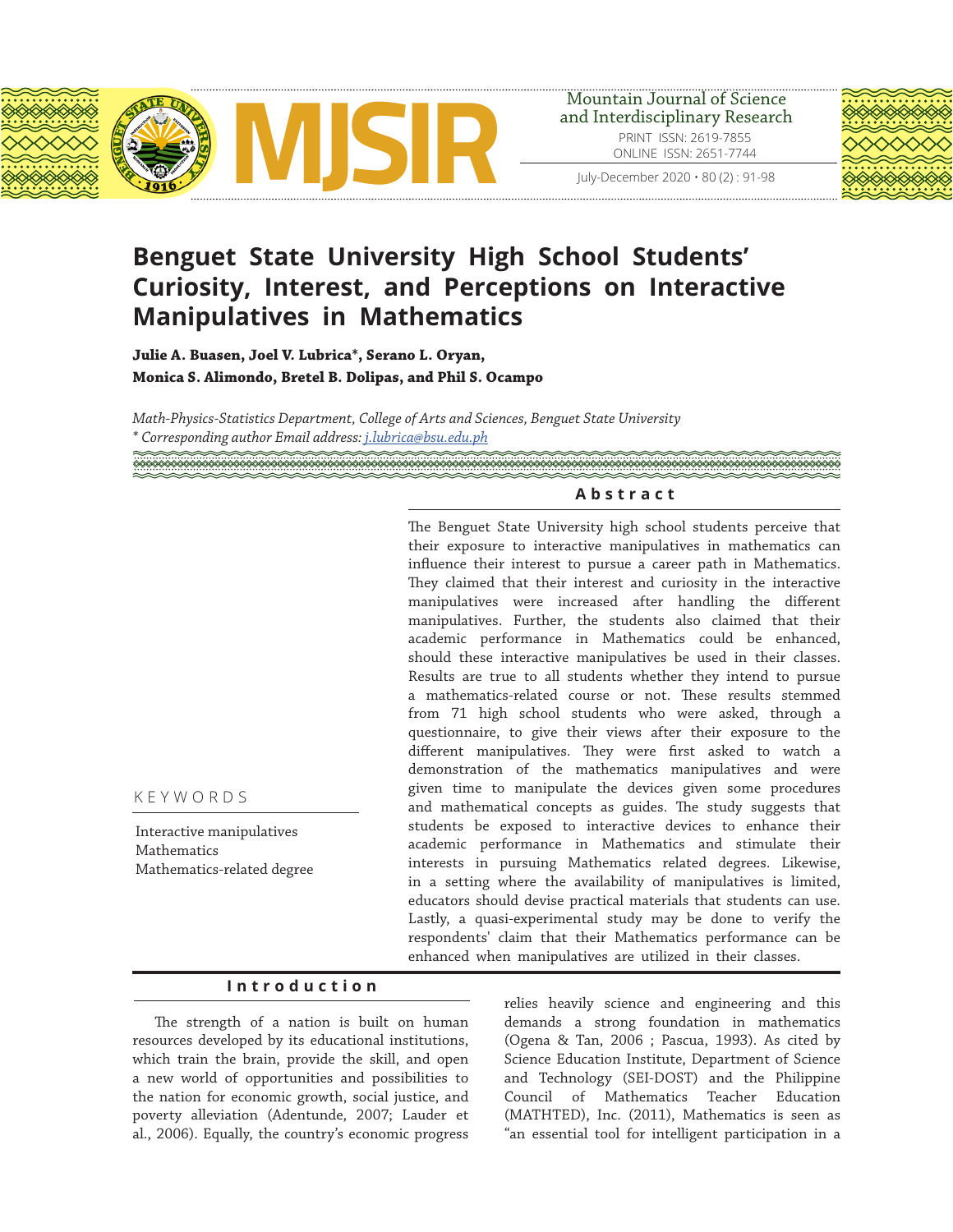technological society". As the level of mathematics needed in the workplace continues to increase, its study is indispensable in order to develop a "scientifically and technologically literate citizenry" (UP National Institute for Science and Mathematics Education Development [UP NISMED], 2001). This need is a basis of this study. It delves into the idea of using interactive manipulatives to persuade high school students to be attracted to mathematicsrelated degrees.

Generally speaking, manipulatives are any object that is used in teaching math to help the students see and understand the concept being taught. More specifically, manipulatives are defined as "physical objects that are used as teaching tools to engage students in the handson learning of mathematics". Examples of manipulatives include unifix cubes, counters, calculators, pattern blocks, tiles, plain wooden cubes, toothpicks, beans, bottle caps, skittles, baseten blocks, and coins. Manipulatives are used to introduce, practice, or remediate a math concept in the classroom. "A good manipulative bridges the gap between informal math and formal math. However, to accomplish this objective, the manipulative must fit the developmental level of the student" (Smith, 2009).

Confucius once said, "I hear and I forget. I see and I remember. I do and I understand." Hence, when students can touch and move manipulatives or real things when learning new skills, their senses are involved in the learning experience. Students benefit when they are able to fully understand new concepts with concrete materials before they are expected to understand the same ideas with symbols. According to Golafshani (2013), mathematical instruction should begin with experiences that are real to students and function as symbols throughout their learning, and, clearly, manipulatives represent important tools in efforts to make mathematics more real. When students are provided with lasting sense of number and number relationships, and their learning is grounded and related to aspects of everyday life or to the use of concrete materials or manipulatives designed to reflect underlying mathematical ideas, it is most likely that they will show appreciation and interest to the concepts. In most cases, if students are interested in a certain area, it is most likely that they will also invest time in exploring further the given concepts. Interestingly, excitement and interest in

mathematics can be transferred to students when they can see the real applications through manipulatives. This will help students see the critical role of math in different fields.

Several researches had shown that students exposed to manipulatives had demonstrated higher performance in Mathematics than those who were not (Kablan, 2016; Chang, 2008; Cain-Castons, 1996). However, it appears that locally, there are no studies conducted yet to measure the effect or impact of exposing students to interactive manipulatives in attracting them to pursue a Mathematics-related degree; hence, this study.

The study aimed to identify the level of students' interest and curiosity with interactive manipulatives. It also aimed to determine the extent of influence of the interactive manipulatives to students' interest to take mathematics – related degree and to mathematics performance of the students. Comparisons of the different levels when grouped according to their intended career path were also considered.

#### **Conceptual Framework**

The study conceptualization is rooted in the idea that students' exposure to interactive manipulatives entices their interest to pursue mathematics-related degrees. To verify the truth of the concept, the study determined the students' level of interest to take mathematics-related degrees after their exposure to different interactive manipulatives. The paradigm shows the coverage and direction of the study.

The independent variable is exposure to the various manipulatives. In the context of education, manipulatives are physical tools of teaching, engaging students visually and physically with objects such as coins, blocks, puzzles, markers, etc. (Study.com, 2015). In the study, manipulatives refer to the objects designed so that a learner can perceive some mathematical concepts by manipulating them. These manipulatives include but are not limited to the following: abacus, tower of Hanoi, geometric blocks and solid figures, algebra boards, magic cards, star lanes, improvised transit, and others. Manipulatives are objects designed to represent explicitly and concretely mathematical ideas that are abstract (Carbonneau & Marley, 2012; Moyer, 2001). They both have visual and tactile appeal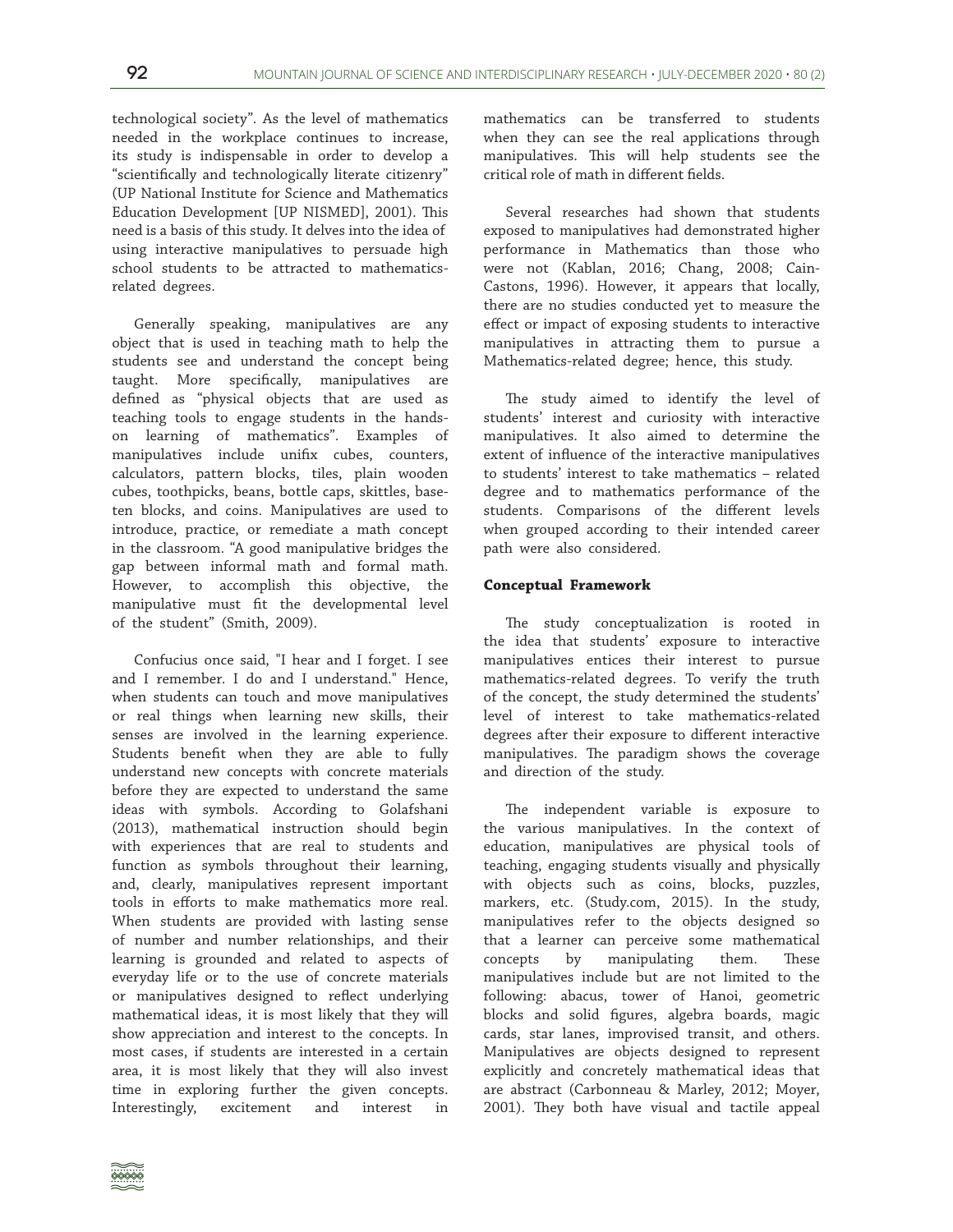and can be manipulated by learners through hands-on experiences. Without these concrete references, students are often lost in a morass of abstract symbols for which they have no concrete connection or comprehension.

On the other hand, the dependent variables include the students' level of interest and curiosity to the different interactive manipulatives, the extent of influence of the interactive manipulatives to their academic performance, and their interest to pursue Mathematics-related degrees. These different levels and extent of interactive manipulatives influence are however based on students' views; hence, these are all as perceived by the participants.

Lastly, the students' intended career path was identified as the intervening variable. The intended career path refers to only two categories in the study: Mathematics-related and non-Mathematicsrelated degrees.

#### **Methodology**

#### **Locale and Time of Study**

The research was conducted at Benguet State University (BSU), La Trinidad, Benguet during the school year 2014-2015. All the 71 participants were 4<sup>th</sup> year High School students of the Secondary Laboratory School. Of the 71 participants, only 29 initially mentioned that they will take Mathematics-related degrees in College.

#### **Data Collection**

The study is a descriptive research. It utilized a survey questionnaire to gather the responses of the students. The Interactive Mathematics Manipulatives (IMMs) were displayed for viewing and were also demonstrated as part of the celebration of the Mathematics and Science Week Celebration. The 4<sup>th</sup> year high school students were invited to the exhibit. Viewing and manipulation of the different interactive manipulatives were done for a week. They were allowed to explore the mathematical concepts or problems using the manipulatives until they can figure out the correct answers. After the students were exposed to the IMMs, they were asked to answer a survey questionnaire consisting of questions on their level of curiosity and level of

interest on IMMs. They were also asked perception questions on the influence of their exposure to interactive materials to their academic performance in Mathematics and interest to pursue Mathematics-related degrees.

#### **Statistical Analysis**

The study utilized weighted mean in determining the level of interest, curiosity and extent of influence of Mathematics manipulatives on the interest of students in pursuing a career track in Mathematics and the students' academic performance. The one sample t-test was used in comparing students' levels of curiosity, interest, and extent of influence with the average. The t-test for two independent samples was used to compare the students' level of students' curiosity, interest, and influence according to their intended career path.

The following Likert Scale was used to determine the students' level of interest, and curiosity toward the IMMs, and the extent of influence of IMM exposure on their career choices and their mathematics academic performance:

| Scale | Range         | Description           |            |
|-------|---------------|-----------------------|------------|
| 5     | $4.21 - 5.00$ | Very Greatly          | VGI/VGC/   |
|       |               | Interested/Curious/   | <b>VGI</b> |
|       |               | Influenced            |            |
| 4     | $3.41 - 4.20$ | Greatly Interested/   | GI/GC/GI   |
|       |               | Curious/Influenced    |            |
| З     | $2.61 - 3.40$ | Moderately Interested | MI/MC/     |
|       |               | /Curious/Influenced   | MI         |
| ヮ     | $1.81 - 2.60$ | Slightly Interested/  | SI/SC/SI   |
|       |               | Curious/Influenced    |            |
|       | $1.00 - 1.80$ | Not Interested/       | NI/NC/NI   |
|       |               | Curious/Influenced    |            |
|       |               |                       |            |

All the hypotheses were tested at  $p = 0.05$  level.

#### **Results and Discussion**

#### **Level of Curiosity**

Table 1 presents the level of curiosity toward the interactive manipulatives. The computed mean of 3.98 reveals that students are greatly curious on the interactive manipulatives. This means that students exhibited a high level of curiosity about the interactive mathematics manipulatives they observed.

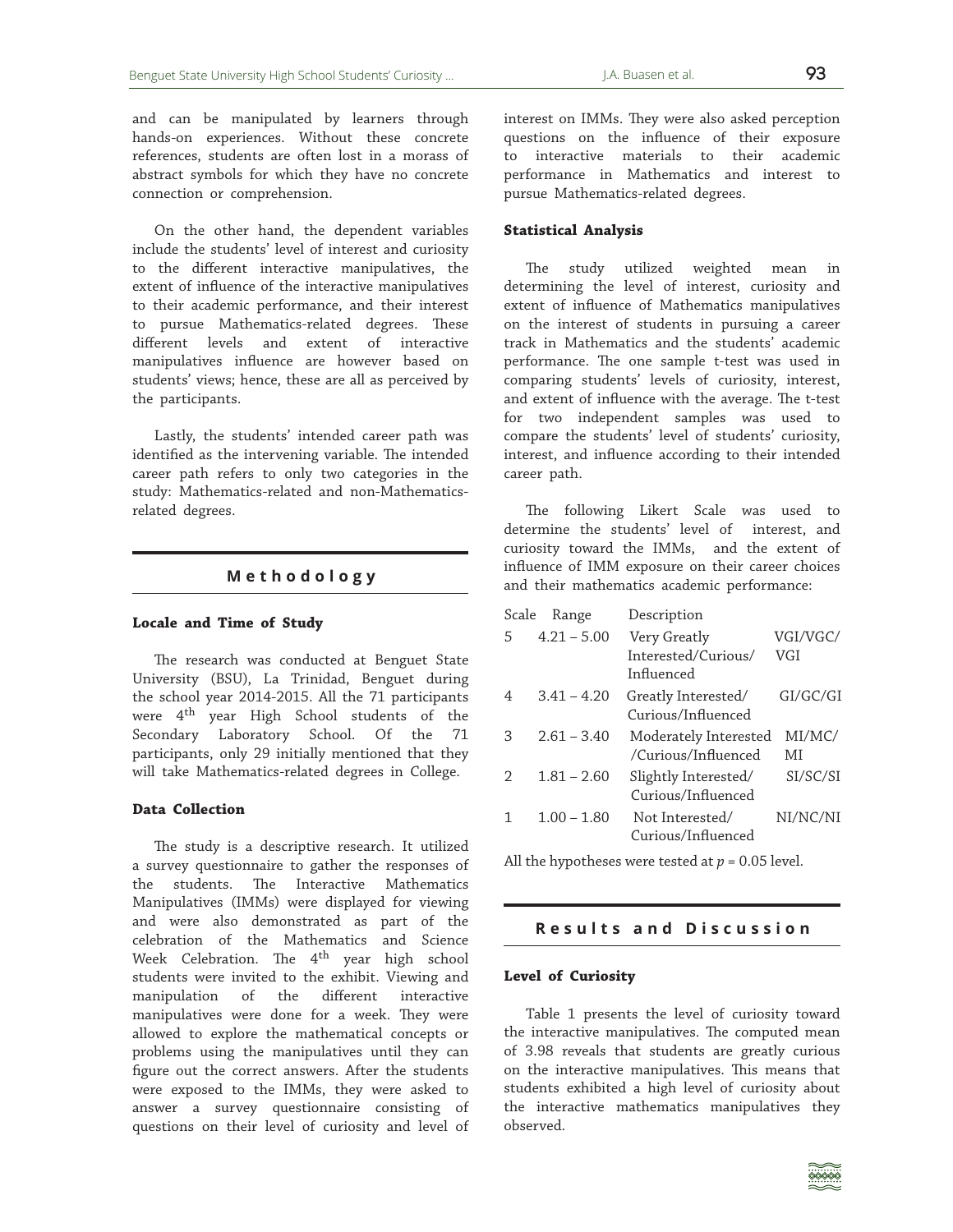This is in consonance with the findings of Falk and Needham (2011) that people exposed to Science Center gave self reports that the Center had strongly influenced their science and technology understanding, attitudes, and behaviors. Results also agree with the work of Lee and Chen (2015), which established that manipulatives are effective means to engage students intellect regardless of their mathematical inclination.

#### **Level of Interest**

Table 1 further shows the level of interest of students in interactive manipulatives. Students were greatly interested in the observed interactive manipulatives as shown by the computed mean of 3.74. This level is significantly different from the hypothesized level of interest which is moderate. This can be attributed to the presence of concrete materials that students can observe, manipulate and relate this real applications (Brown et al., 2009; Tindall-Ford & Sweller, 2006).

The result validates Wilke and Straits (2002) statements that demonstration can stimulate interest and curiosity of learners. This is also in consonance with many findings as generalized by Morgan (2008) who stated that the use of manipulatives stimulate student interest and attention leading to improved motivation and engagement during classes.

## **Perceived Extent of Influence of the Interactive Manipulatives on Students' Interest to Pursue Mathematics-related Degree**

Based on the computed mean value of 3.87, the students think that interactive manipulatives can greatly influence their interest to take a Mathematics-related degree (Table 1).

The result is significant at 0.05 level of significance which means that the students' view on the extent of influence of the interactive manipulatives on their interest to pursue Mathematics-related degree is indeed higher than the hypothesized level. This result indicates that students desire to take mathematics-related degree were further influenced when they experienced handling the interactive manipulatives. This view of the students may have stemmed from their concrete experience in solving mathematical problems with the aid of devices that they can manipulate in order to find the answer. This is aligned to the discovery of Moran-Zerda (2001) that experiencing interactive exhibits has a positive effect on students' desire to become scientists and engineers. It is similar to the observation of Azar (2010) that math manipulatives may influence children's education and career choices later in life and that perception of mathematics as seen through manipulatives is a strong predictor of career choice (Farmer, 2005).

# **Table 1**

*Level of Curiosity and Interest on and Perceived Influence of Interactive Mathematics Manipulatives, BSU High School Students, 2014-2015*

| <b>Item</b>                                                                                                                                    | Weighted Mean | Description             | t-value   | <i>p</i> -value |
|------------------------------------------------------------------------------------------------------------------------------------------------|---------------|-------------------------|-----------|-----------------|
| Level of curiosity about interactive<br>mathematics manipulatives                                                                              | 3.98          | Greatly Curious (GC)    | $8.410*$  | 0.000           |
| Level of interest in interactive mathematics<br>manipulatives                                                                                  | 3.74          | Greatly Interested (GI) | $4.864*$  | 0.000           |
| Perceived extent of influence on interest<br>of students to take mathematics-related<br>degree due to interactive mathematics<br>manipulatives | 3.87          | Greatly Influenced (GI) | $6.217*$  | 0.000           |
| Perceived extent of influence of interactive<br>mathematics manipulatives<br>on Mathematics performance                                        | 4.20          | Greatly Influenced (GI) | $10.087*$ | 0.000           |

\*Significant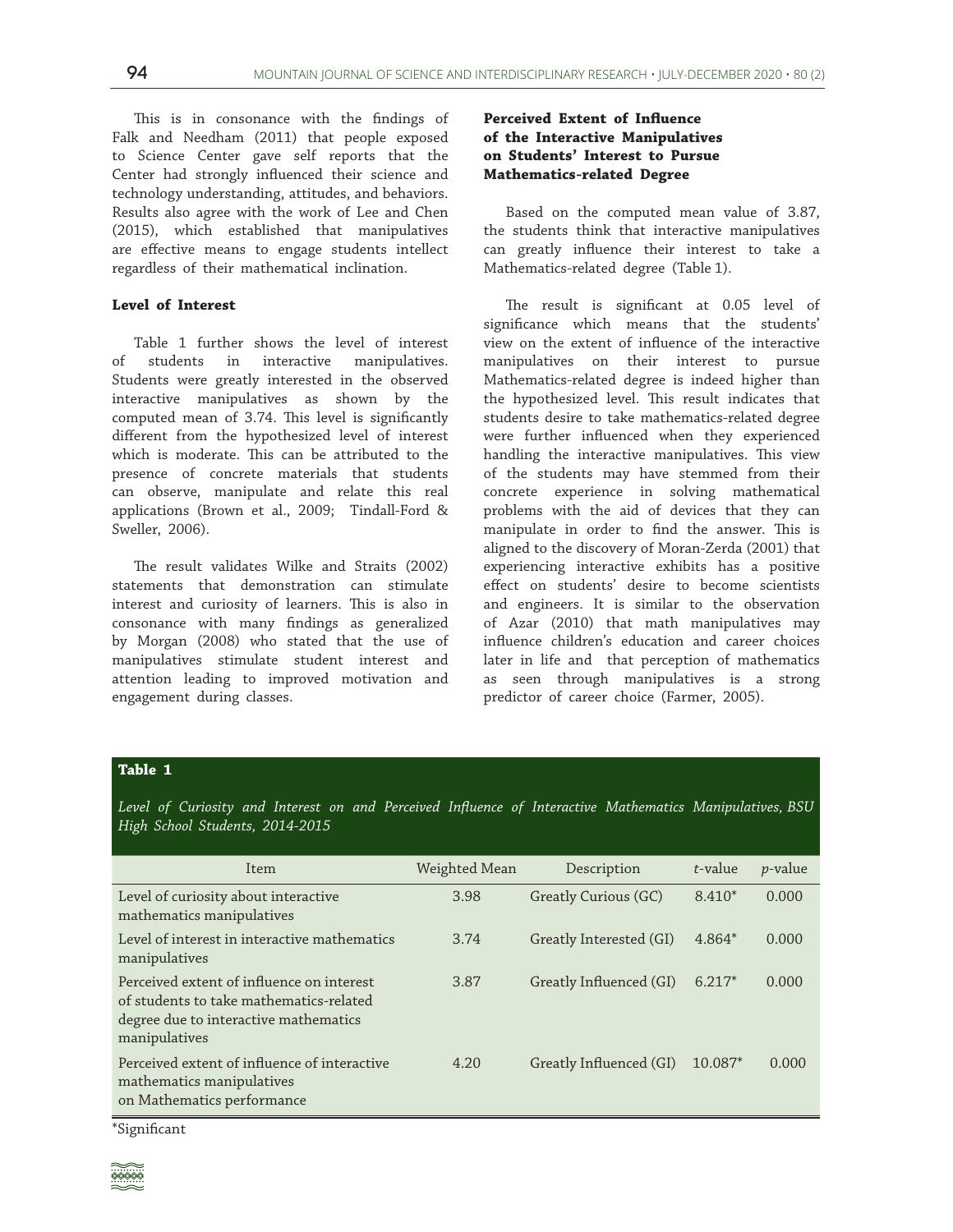Finally, Table 1 also presents the level of influence of interactive manipulatives to mathematics performance of students. The computed mean value of 4.20 reflects the students' views that that their mathematics performance can be greatly influenced by the use of interactive manipulatives in class.

The students perceived that inclusion of concrete objects to illustrate abstract concepts in Mathematics can enhance their Mathematics performance. This is similar to the assertion of Driscoll (2005) and Golafshani (2013) that the use of manipulatives can be traced to Piaget's (1970) suggestion that children need experiences with models and instruments in order to grasp the mathematical concepts. Many studies also suggest that manipulatives improve children's longterm and short-term retention of mathematics. Cain-Caston's (1996) research indicates that using manipulatives helps improve the environment in math classrooms. When students work with manipulatives and then are given a chance to reflect on their experiences, not only is mathematical learning enhanced, but math anxiety is also greatly reduced. In addition, Chang (2008) found that children better understand math when they use concrete examples. Concrete examples in

mathematics are best illustrated with the use of interactive manipulatives.

Moreover, Lee and Chen (2015) established that manipulatives effectively engage the intellect of students regardless of their mathematical inclination. Further, Morgan (2008) also stated that, the use of manipulatives stimulates student interest and attention leading to improved motivation and engagement during classes.

# **Comparison of Students' Perceptions to Encountered Interactive Mathematics Manipulatives when Grouped According to their Intended Career Path**

Table 2 shows the comparison of students' interest level and curiosity level about interactive mathematics manipulatives; extent of influence of interactive devices on students' interest to pursue Mathematics-related degrees and on mathematics performance of students when grouped according to their intended career path.

In all the parameters identified, results show that there is no significant difference in the perceptions of the students when compared according to type of degree students intend to pursue. This result implies that students who intend to take non-mathematics degrees manifested equal level ofcuriosity and interest to interactive manipulatives with those students who

# **Table 2**

*Comparison of Students Perceptions to Interactive Mathematics Manipulatives when Grouped According to Intended Career Path*

| Item                                                                                                                                           | Math-related | Non-Math<br>Related | t-value            | Significance<br>level |
|------------------------------------------------------------------------------------------------------------------------------------------------|--------------|---------------------|--------------------|-----------------------|
| Level of curiosity about interactive<br>mathematics manipulatives                                                                              | 4.0          | 3.94                | $.435^{ns}$        | .668                  |
| Level of interest in interactive mathematics<br>manipulatives                                                                                  | 3.79         | 3.62                | .222 <sub>ns</sub> | .826                  |
| Perceived extent of influence on interest<br>of students to take mathematics-related<br>degree due to interactive mathematics<br>manipulatives | 3.89         | 3.81                | .240 <sup>ns</sup> | .812                  |
| Perceived extent of influence of interactive<br>mathematics manipulatives<br>on Mathematics performance                                        | 4.16         | 4.31                | $-.539^{ns}$       | .595                  |

ns-not significant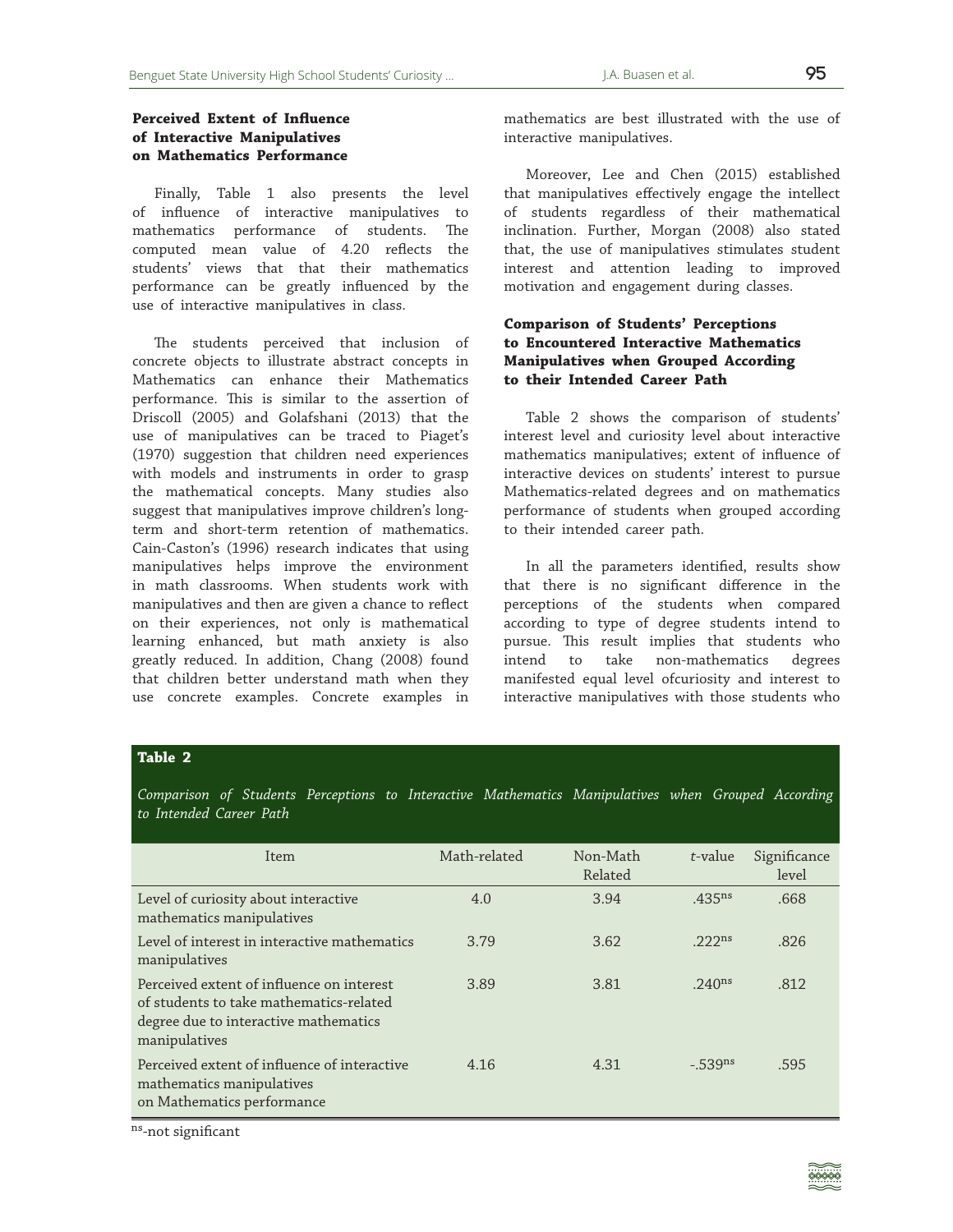intend to take mathematics-related degrees. This level of interest and curiosity can be harnessed to keep the students actively involved in the subject content, following the idea of McFarland (2005).

Results also show that regardless of degree students intend to pursue, students' view on the extent of influence of interactive manipulatives to their mathematics performance and their career choice are the same. This result means that even students who intend to take non-Mathematics related degree believed that their performance in Mathematics can be enhanced when exposed to the use of manipulatives. There is also a likelihood that they will pursue a Mathematics-related degree.

Results are in consonance with the findings of Lyons et al. (2012) and Dabney et al. (2012) that participation of students in practical or out-of-school time (OST) activities such as exhibits, fairs and the like can persuade students to choose courses in Science, Technology, Engineering and Mathematics (STEM). Similarly, self reports of students also showed that utilization of demonstration to promote scientific understanding (Shepardson et al., 2012) could have a positive influence on academic performance (Lubrica, 2010). Furthermore, Carbonneau et al. (2013) reported that manipulatives in mathematics instruction produce a small to medium-sized effect on student learning compared with instruction that uses abstract symbols alone. Studies by Lazonder and Ehrenhard (2014) and Taraban et al. 2007 found that students perceived that knowledge level had increased after they were engaged in content-based inquiry science and hands-on activities.

## **Conclusions**

The students were greatly curious and interested with the interactive mathematics manipulatives. Students also believed that their interest to pursue mathematics–related degree was amplified when they experienced handling the interactive manipulatives. Likewise, the students think that when the different interactive manipulatives will be utilized in their Mathematics classes, their performance is likely to improve. Overall, the students who intend to take non-

mathematics degrees expressed equal level of curiosity and interest to interactive manipulatives with those students who intend to take mathematics or mathematics-related degrees. Further, both groups exhibited same views on the extent of influence of the interactive devices on their interest to pursue mathematics-related degrees after their exposure to the interactive manipulatives.

## **Recommendations**

The study recommends that teachers venture into the use of interactive manipulatives to engage students' intellect regardless of their mathematical inclination. In this way, teachers could help students have a more positive relationship with math, which may influence their education and career choices later in life, especially towards math-related degrees. Events that showcase different interactive manipulative in mathematics, such as Mathematics exhibits and fairs, may be done, to attract students to pursue mathematics or mathematics-related career paths. Administrators can build upon this to increase the number of students enrolling in math-related degrees in the universities. Further, a quasi-experimental study may be done to verify the claim of the respondents that their performance in Mathematics can be enhanced when manipulatives are utilized in their classes.

## **References**

- Adentunde, I. A. (2007). Improving the teaching and learning of mathematics in second cycle institutions in Ghana, Pakistan. *Journal of Social Sciences*, 4(3): 340-344. https://medwelljournals. com/abstract/?doi=pjssci.2007.340.344
- Azar, B. (2010). Math + Culture = Gender Gap. *American Psychological Association,* 41(7), 40. http://www.apa.org/monitor/2010/07-08/ gender-gap.aspx
- Brown, M.C., McNeil, N.M., & Glenberg, A.M. (2009). Using concreteness in education: Real problems, potential solutions. *Child Development Perspectives,* 3(3): 160 –164. https://doi.org/10. 1111/j.1750-8606.2009.00098.x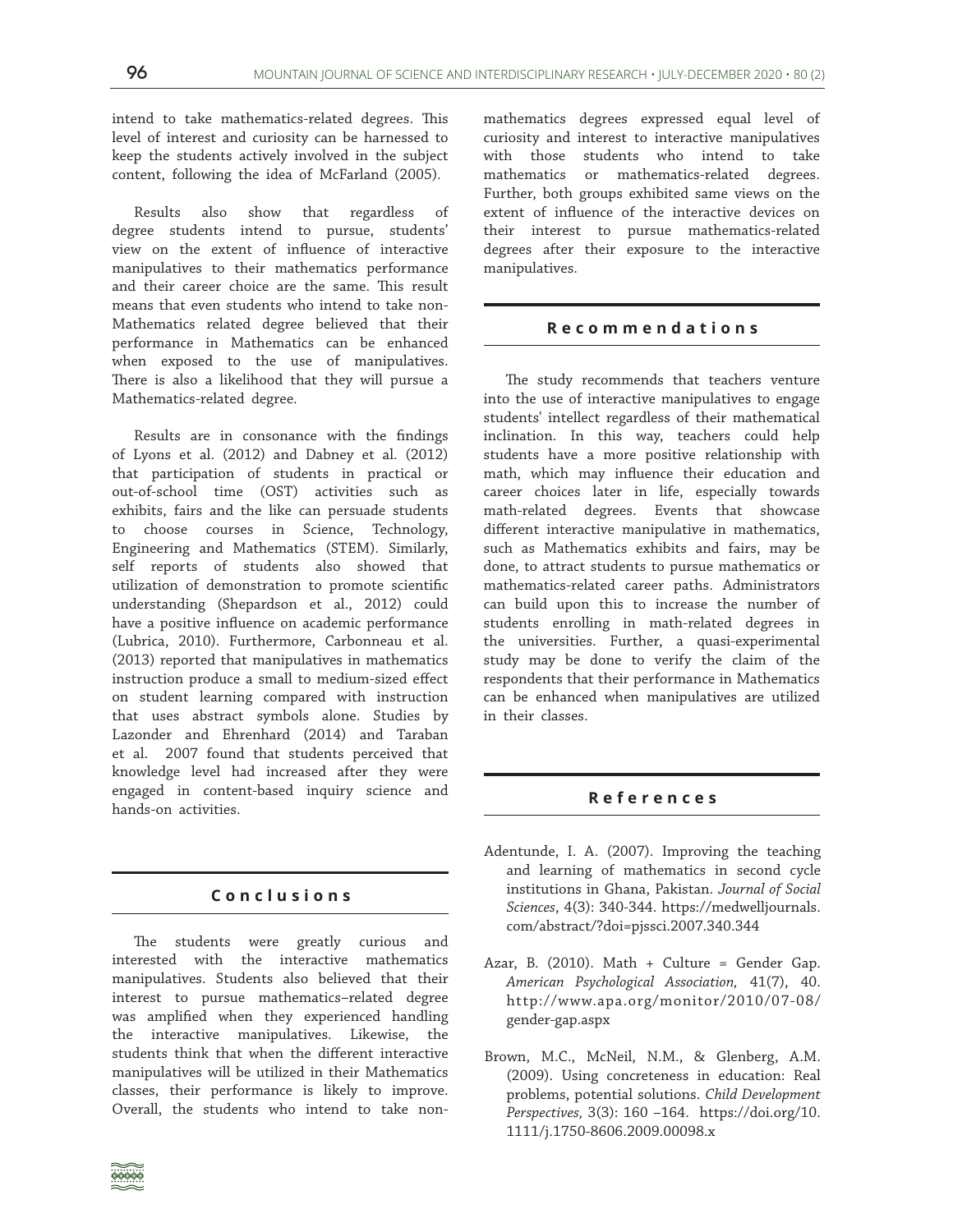- Cain-Caston, M. (1996). Manipulative queen. *Journal of Instructional Psychology,* 23(4): 270-274.
- Carbonneau, K.J., & Marley, S.C. (2012). *Activitybased learning strategies and academic achievement*. In J. A. C. Hattie & E. M. Anderman (Eds.), *The international handbook of student achievement*. New York, NY: Routledge.
- Carbonneau, K.J., Marley, S.C., & Selig, J.P. (2013). A meta-analysis of the efficacy of teaching mathematics with concrete manipulatives. *Journal of Educational Psychology,* 105(2): 380– 400. https://doi.org/10.1037/a0031084
- Chang, K. (2008). Study suggests math teachers scrap balls and slices. *The New York Times*. http://www.nytimes.com/2008/04/25/science /25math.html
- Dabney, K., Tai, R., Almarode, J., Miller-Friedmann, J., Sonnert, G., Sadler, P., & Hazari, Z. (2012). Out-of-School Time Science Activities and Their Association with Career Interest in STEM. *International Journal of Science Education*. Part B. 63-79. 10.1080/21548455.2011.629455.
- Driscoll, M.P. (2005). *Psychology of learning for instruction* (3rd ed.). Boston, MA: Pearson Education, Inc.
- Falk, J., & Needham, M. (2011). Measuring the Impact of a Science Center on Its Community. *Journal of Research in Science Teaching,* 48(1): 1-12. https://doi.org/10.1002/tea.20394
- Farmer, L.S.J. (2005). *Librarians, literacy, and the promotion of gender equity*. McFarland & Company.
- Golafshani, N. (2013). Teachers' beliefs and teaching mathematics with manipulatives. *Canadian Journal of Education/Revue canadienne de l'éducation*, 36(3): 137-159.
- Kablan, Z. (2016). The effect of manipulatives on mathematics achievement across different learning styles. Educational Psychology, 36(2): 277-296. https://www.researchgate.net/publica tion/292977001\_The\_effect\_of\_manipulatives\_ on\_mathematics\_achievement\_across\_different\_ learning\_styles
- Lauder, H., Brown, P., Dillabough, J., & Halsey, A. (2006). *Education, Globalization and Social Change*. Oxford, UK: Oxford University Press.
- Lazonder, A., & Ehrenhard, S. (2014). Physical vs. virtual manipulatives. *Journal of Computer Assisted Learning*, 30(2): 110-120. https://doi. org/10.1111/jcal.12024
- Lee, C.Y., & Chen, M.J. (2015). Effects of worked examples using manipulatives on fifth graders' learning performance and attitude toward mathematics. *Journal of Educational Technology & Society,* 18(1): 264-275. http://www.ifets.info/ journals/18\_1/22.pdf
- Lubrica, J. (2010). Benefits from the use of demonstration strategy. *Philippine Physics Journal,* 32: 24-29.
- Lyons, T., Quinn, F., Rizk, N., Anderson, N., Hubber, P., Kenny, J., Sparrow, L., West, J., & Wilson, S. (2012). *Starting out in STEM : a study of young men and women in first year science, technology, engineering and mathematics courses.* SiMERR National Research Centre, University of New England, Australia.
- McFarland, E. (2005). Using Demonstration in Teaching Physics. *La Physique Au Canada*, 87-89.
- Moran-Zerda, L. (2001). *Science and Mathematics Education Beyond the Classroom.* In Science, Mathematics and Technology Literacy: Strategies for the 21<sup>st</sup> Talisayon, et al. (eds). Quezon City: National Institute for Science and Mathematics Education Development. pp. 373 – 379.
- Morgan, L.G. (2008). *Improving Student Engagement: Use of the Interactive Whiteboard as an Instructional Tool to Improve Engagement and Behavior in the Junior High School Classroom.* Online Dissertation. Faculty of the School of Education, Liberty University. http:// digitalcommons.liberty.edu/cgi/viewcontent. cgi?article=1140&context=doctoral
- Moyer, P.S. (2001). Are We having Fun? How Teachers Use Manipulatives to Teach Mathematics. *Educational Studies in Mathematics*, 47: 175–197. https://digitalcommons.usu.edu/ cgi/viewcontent.cgi?article=1054&context=teal\_ facpub
- Ogena, E., & Tan, M. (2006). Formulation of National Learning Strategies in Science and Mathematics Education. First Draft. Basic Education Reform Agenda, Department of Education.